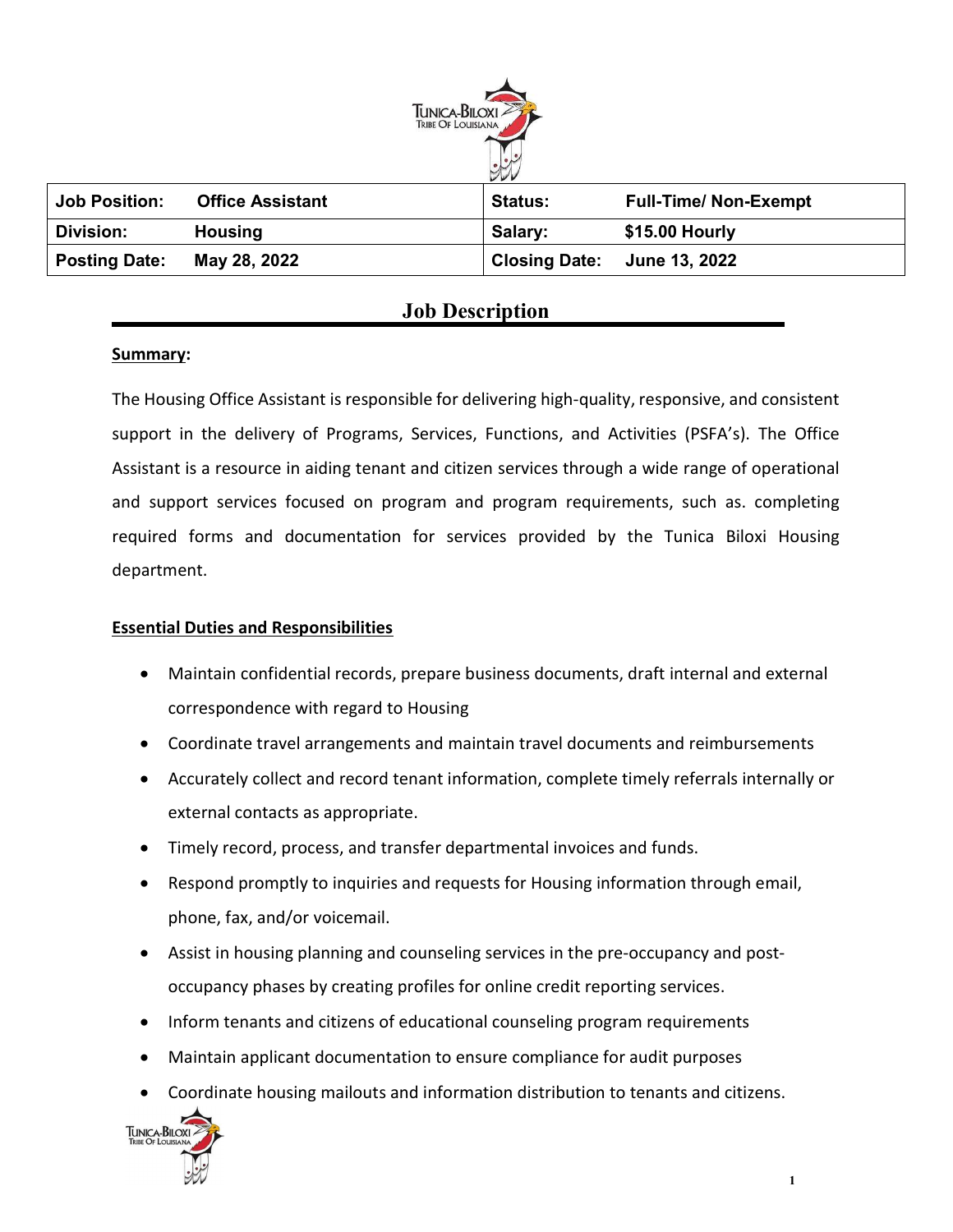- Answer and direct phone calls
- Organize and schedule appointments
- Plan meetings and assist with event planning
- Write and distribute email, correspondence memos, letters, faxes, and forms
- Assist in the preparation of regularly scheduled reports as assigned
- Develop and maintain a filing system- purging of files of Tribal members relabeling files
- Order office supplies and research new deals and suppliers, as needed
- Maintain resident lists
- Maintain resident waitlist (all programs)
- Book travel arrangements
- Submit and reconcile expense reports
- Provide general support to visitors
- Act as the point of contact for Tribal members, visitors, and leadership in the Housing Department
- Organizing and distributing messages
- Organizing documents and files on a continuous basis
- Receive invoices and review for accuracy
- Documenting financial information and submitting invoices for approval
- Assisting Housing Director or Coordinator with project tasks
- Receive deliveries; sort and distribute incoming mail
- Inspections of Cabins (if needed)
- Inspections assist with rental properties and lease to purchase properties, as needed
- Updating lease agreements in files as needed and annually
- Other duties as assigned

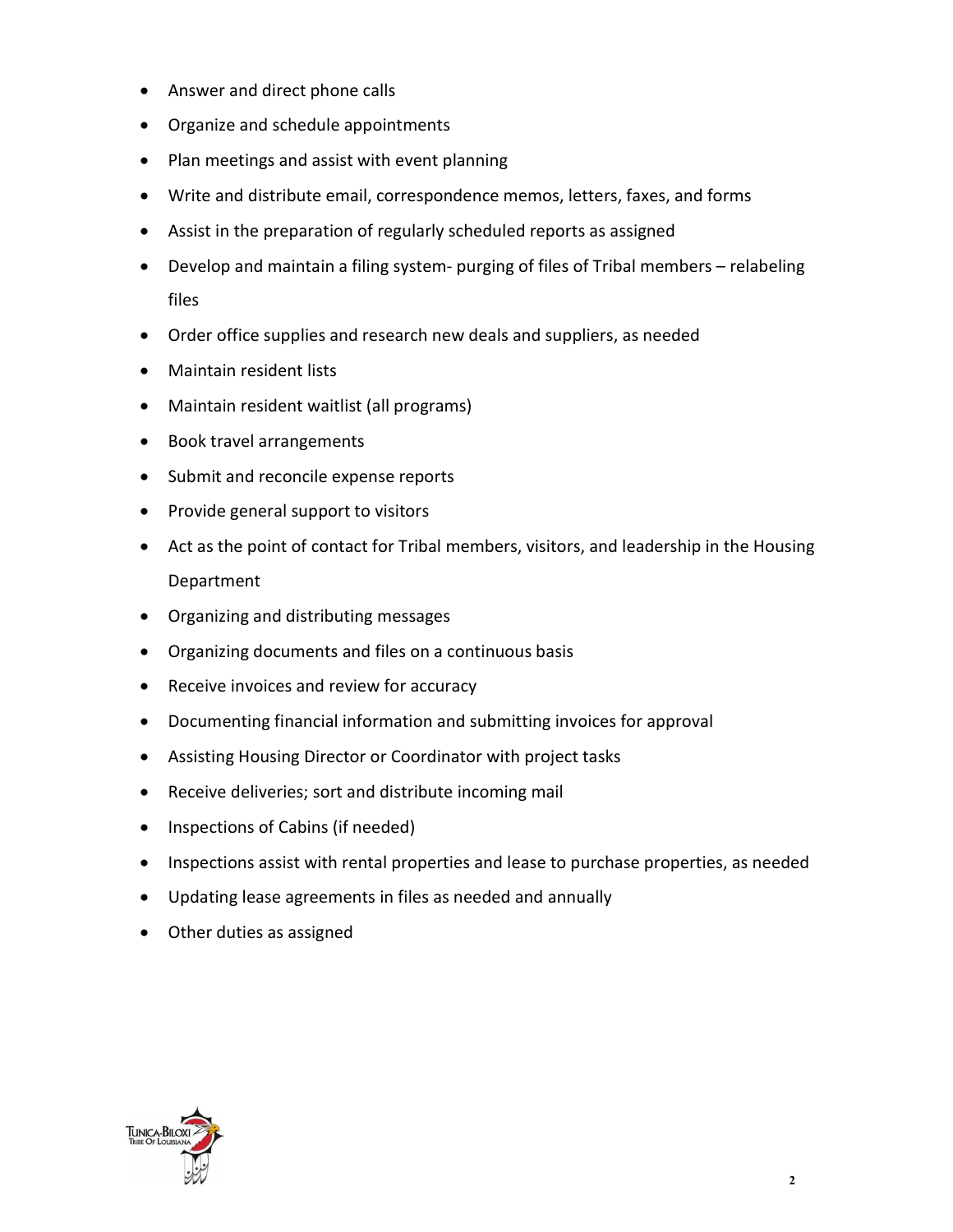## Competency:

To perform the job successfully, an individual should demonstrate the following competencies:

- Proficient in office systems and procedures
- Must possess strong organizational skills
- Possess excellent communication skills; written and verbal skills required
- Possess a positive attitude and customer service
- Works well under pressure to meet tight deadlines
- Self-motivated and able to work independently

### Qualifications:

To perform this job successfully, an individual must be able to perform each essential duty satisfactorily. The requirements listed below are representative of the knowledge, skill, and/or ability required. Must possess effective communication skills, excellent writing skills, outstanding phone etiquette, and excellent interpersonal skills. Reasonable accommodations may be made to enable individuals with disabilities to perform the essential functions.

#### Education/Experience:

- Associates Degree or Equivalent with experience preferred
- Highschool Diploma or GED with 3 years of verifiable office experience, required

# Certificates and Licenses:

- Must possess a valid State Driver's license
- Candidates must successfully pass a criminal background check.

# Supervisory Responsibilities:

This job has no supervisory responsibilities.

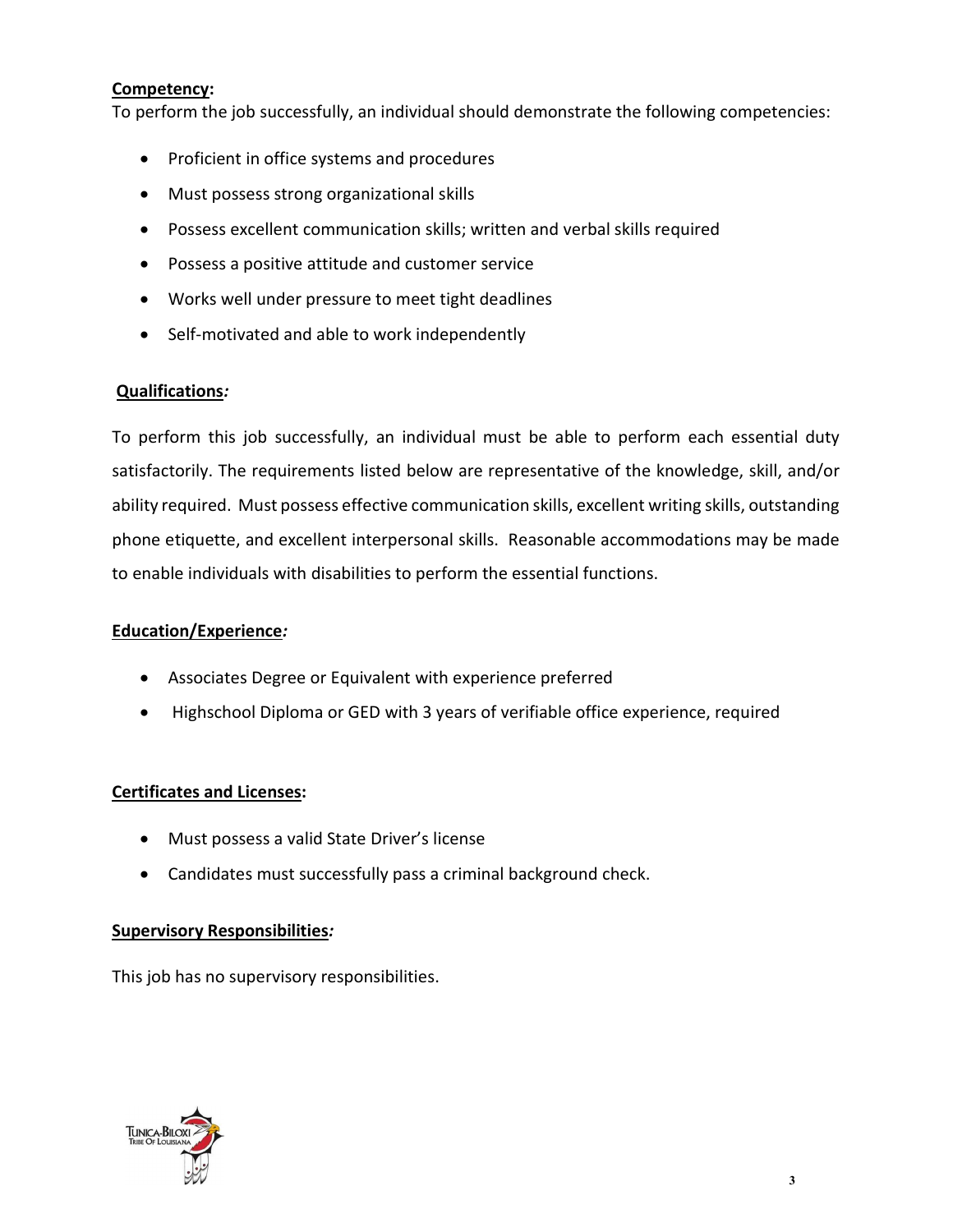### Work Environment:

The work environment characteristics described here are representative of those an employee encounters while performing the essential functions of this job. Reasonable accommodations may be made to enable individuals with disabilities to perform the essential functions. The noise level in the work environment is usually moderate.

## Physical Demands:

While performing the duties of this job, the employee is frequently required to stand; walk; sit for extended period of time. Use hands to manipulate, handle, or deliver packages of materials weighing 10 pounds or less; reach within arm's length.

This duties and responsibilities listed are not an exhaustive list of all duties and responsibilities associated with the job. The Tunica Biloxi Tribe of Louisiana reserves the right to amend and change responsibilities to meet business and organizational needs.

# PREFERENCE WILL BE GIVEN TO QUALIFIED NATIVE AMERICAN INDIANS.

Proof of tribal citizenship is required to be deemed preference eligible.

#### Disclaimer:

The job description/s has been designed to indicate the general nature and level of work performed by employees within this classification. It is not designed to contain or be interpreted as a comprehensive inventory of all duties, responsibilities and qualifications required of employees assigned to this job. This document does not create an employment contract, implied or otherwise; employment in this job is an "at will" employment relationship.

#### Selection Process:

All Tunica-Biloxi Tribal positions are competitive. All employment applications and supportive employment material will be evaluated based on the relevance of the applicant's qualifications and experience as it applies to this position. Applicantsdemonstratingthe minimum qualifications